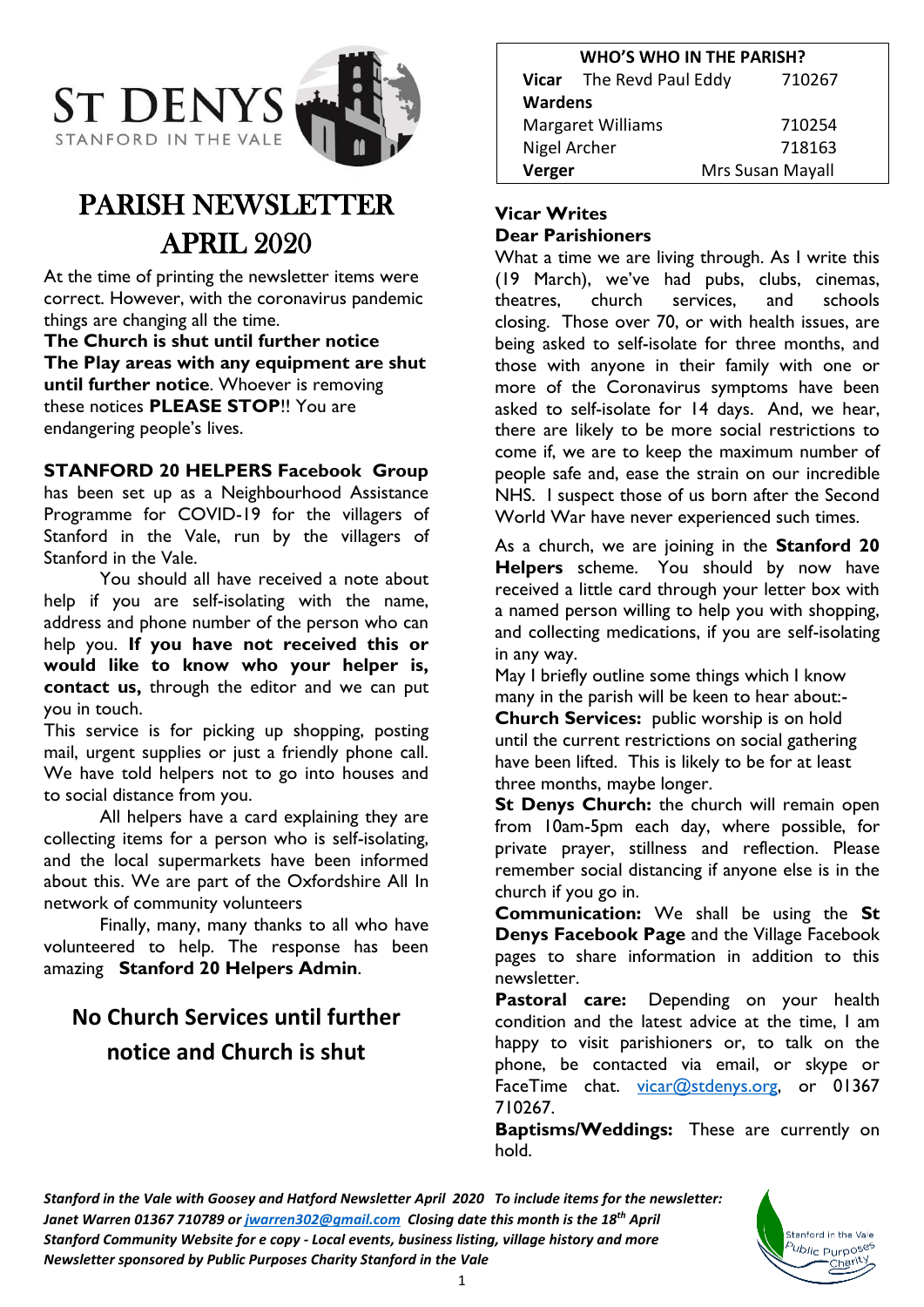**Funerals:** given the Government's social gathering policies and especially for those over 70, the Cof E has issued guidance which are adapted for this parish:

- a) Arrangements for funerals will be done via phone/email/skype etc if the person died as a result of Coronavirus, or the family is in self isolation, or deemed most appropriate. If a personal visit is needed, social distancing must be possible
- b) Short Committal-only services will be held at local Crematoria, where immediate family only will attend with me and the service can be skyped/recorded. OR,
- c) A short Graveside funeral in the churchyard will be held, with immediate family only attending, but maintaining social distancing guidelines.
- d) No Wakes are recommended following (b) or (c) options under current restrictions
- e) All families will be encouraged to hold a Memorial or Thanksgiving Service in St Denys Church once the current social gathering restrictions have been lifted, in order that the wider family, and the community as a whole, can pay their respects.
- f) Funeral advice from the Government and Cof E will be under constant review as things develop. I shall endeavour to keep the village up to date.

**Prayer Needs:** we have set up a separate **[prayer@stdenys.org](mailto:prayer@stdenys.org)** which we'd like to make available to the whole parish to email Prayer Requests. Every day, at 12noon, I will say Prayers and pray through the list, and, lift the whole Parish up to God. You will hear the Church bell toll at the start of my prayers, so you know I am praying for the parish. Please email prayer requests and let me know if you wish them to be shared with other church members for them to pray for you.

Over the months I will be constantly updating our **Frequently Asked Questions** Sheet, answering as many church-related questions as I can, with the information and guidance available to me at the time. Please email questions to  $vicar@stdenys.org$ , if you have any. This will be made available via local Social Media pages.

We live in a time of fear and anxiety. But we are about to go through April in which Christians in this parish will journey with Jesus through his

agony, his fear, his anxiety during his last week before Good Friday, and then celebrate on Easter Day (albeit a bit differently this year) that lesus rose from the dead. He overcame all doubts, all questions, all that had gone on before in that week, however lonely, desperate and isolated he felt.

In fact, Jesus suffered total isolation from God his father on the Cross on Good Friday when he took on himself all our wrongdoing and selfish nature, so that you and I may never again feel any separation from God - if we believe and trust in His son and turn to him.

Amongst all this fear and uncertainty swirling around, we need to turn to God. We need to feed our faith, not our fears. If we feed our faith, our fears will starve. If we feed our fears, our faith will starve. Over the coming months, as a church, we are committed to praying and serving the parish in the ways we always have – often behind the scenes, but always in the name of Christ, our Risen saviour!

With my prayers for you all

## *Paul* **Revd Paul Eddy Vicar #FaithNotFear**

## **Derek Belcher – Thank You**

Pauline would like to say 'Thank You' to family and friends for all the cards and messages. Also, to everyone who came to say goodbye to Derek.

£400.00 + has been donated to the Alzheimer's Society. Lastly, thank you to Mrs Rowlands for the order of service.

## **Publicly accessible defibrillators**

There are three publicly accessible defibrillators (PADs) in Stanford – one at the village hall, one at the football club and one at the school.

I thought it might be useful to explain again the process for accessing these devices.

In the event of a suspected sudden cardiac arrest (SCA), the person discovering the patient or anyone else present must ring the ambulance service on 999 or 112 to report the incident. Instructions will be given by the ambulance service call taker about what you should do as far as basic life support is concerned.

The ambulance service call taker, knowing your location, will advise you where the nearest defibrillator is and, if

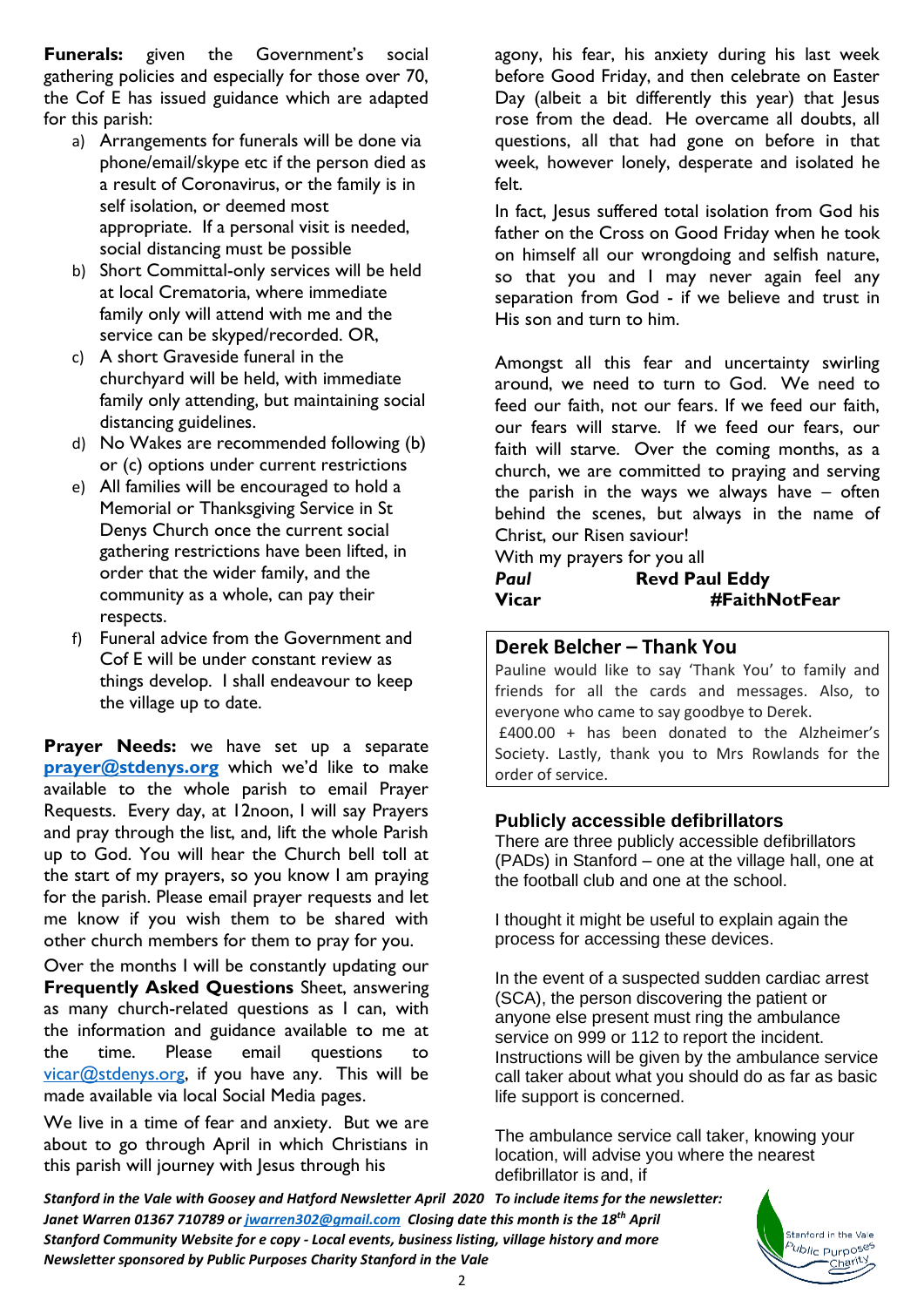appropriate, will give you the location and access code of the cabinet.

**It is vital that someone stays with the patient at all times and continues basic life support** as explained by the operator, **while someone else goes to fetch the PAD from the cabinet**. Therefore, if you are on, your own you will be

asked to stay with the patient and continue basic life support.

When the PAD has been collected, it can be used on the patient in accordance with the instructions written on it and the verbal instructions given.

If you want to make a life-saving difference in your community, why not think about becoming a Community First Responder? For more information, please visit [https://www.scas.nhs.uk/our-services/community](https://www.scas.nhs.uk/our-services/community-and-co-responders/)[and-co-responders/](https://www.scas.nhs.uk/our-services/community-and-co-responders/)

Les Harding Community First Responder Coordinator for Faringdon & District'

#### **Parish Council Meetings**

The Parish Council meeting originally scheduled for 1<sup>st</sup> April has been cancelled. We are legally required to hold certain meetings and therefore provisional dates for these are as follows :

Annual Parish meeting - 22 April

Annual meeting of the Parish Council - 6 May We will of course be looking to ensure there remain in full compliance with applicable government advice, at the time, and so last-minute adjustments may be necessary

## **FARINGDON & DISTRICT U3A**

Everything to be postponed for at least ONE month as a result of the corona virus.

**Chatterbox Small Village Hall Closed until further notice**



**Sunday 10th May Sadly due to the corona virus this event has been cancelled.**

#### **AGE UK BIG KNIT**

For anyone wanting to get their knitting needles out again, the Big Knit will be back in the Autumn. Timings will be confirmed later in the year but you can get a 'head start' if you begin knitting your mini hats now. Last year £10,000 was raised, in Oxfordshire, to help support local older people ... and that really does makes a difference to their lives.If you would like to know more about the Scheme Phone Jan on 01367 710724.

## **Stanford Pre-school News**

Come rain or shine we have been out in the garden and the Park! The children have enjoyed making dens and watching the birds, as we continue to feed them.

We asked the children to bring someone they love into Pre-school for a special Valentine's breakfast. We have done this for a number of years, and it is always lovely and very well attended! We also welcomed parents and careers for a Stay & Play morning - to come and spend time with their children in setting.

We are getting ready for Mother's Day - the children have been planting sunflowers seeds and thinking about what we love about our mummies!

Please note: The Pre-School operates a waiting list. We advise parents wishing to secure a place for their child to get their name down on the waiting list as soon as possible. Download a Preregistration form from our website [\(www.stanfordpreschool.org.uk\)](http://www.stanfordpreschool.org.uk/) or call into Preschool and pick one up. If you wish to make an enquiry, please call us on 01367 718696.



#### **Stanford in the Vale CE Primary School News**

What an interesting few week we have had!! When this newsletter lands on your doormat the school will be closed to most of the children and we will only have a handful of key worker and vulnerable children. We hope everyone keeps safe and looks after each other at this uncertain, challenging time. **Sport Relief** 

#### For Sport Relief every child completed a sponsored bike or scooter ride. The children enjoyed cycling and scooting around the school and many achieved their targets that they had set out to do. Quotes from the

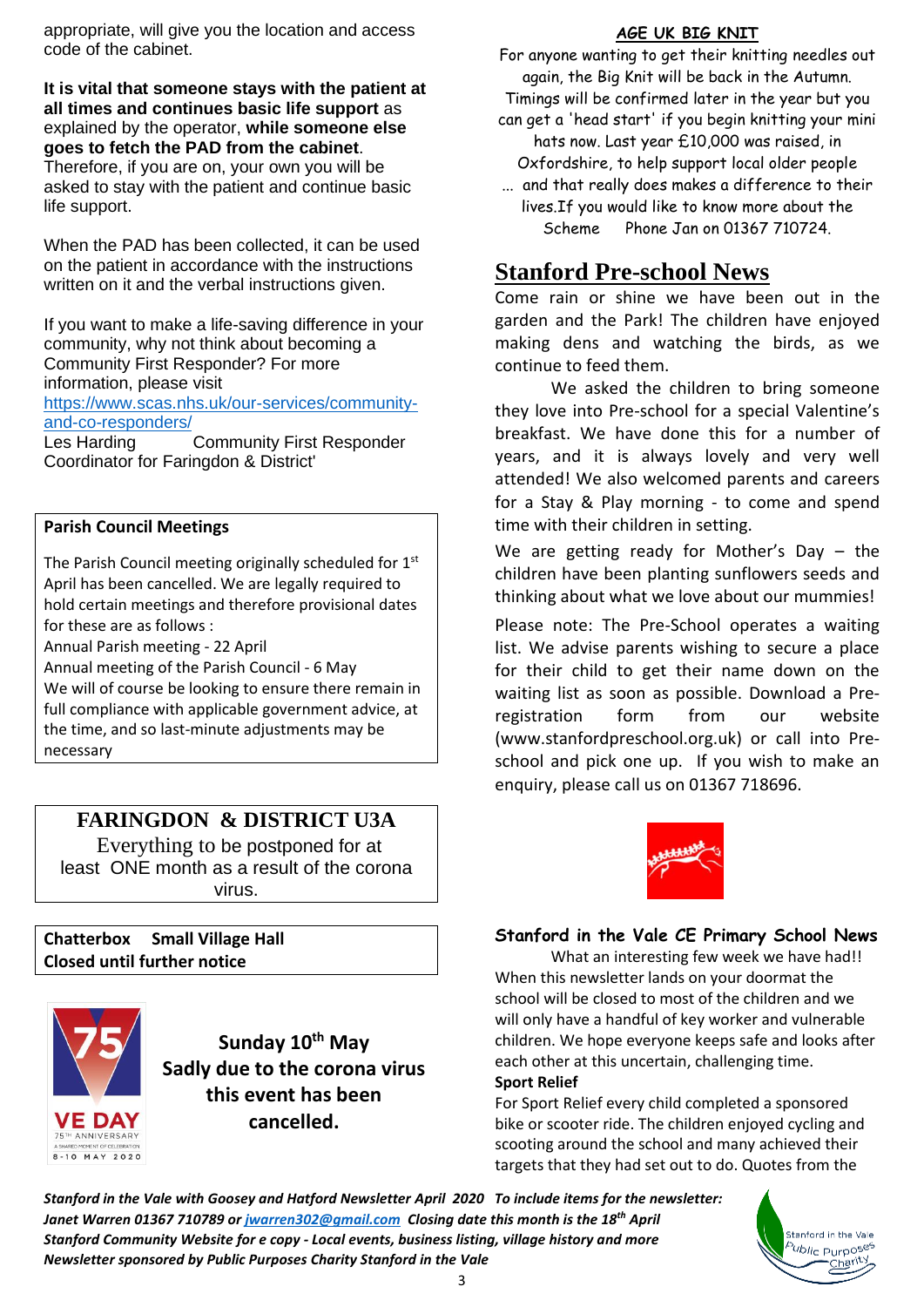children: 'It was really fun.' 'It was really tiring.' 'It was fun bringing our bikes to school and getting to cycle with all of my friends.' We will not know how much sponsor money we have raised until we return. **Stem Day** 

On Monday 9th March, the whole school took part in STEM day. The aim of the day was for children to see how the STEM subjects (science, technology, engineering and maths) all link and promoting engineering and design and technology in the school. Classes worked on different hands on activities throughout the day, all with a STEM theme.

- Foundation and Year 1 looked at magnets and what is magnetic. They made their own magnetic fishing games which were brilliant!
- Year 2 looked at structures and shape, building towers from cocktail sticks and sweets. They also worked with electric circuits completing set challenges.
- Year 3 Made catapults and measured distances
- of catapulted objects and compared results. The class also took part in 'the egg drop challenge'.
- Year 4 worked with electric circuits completing set challenges and made catapults and measured distances of catapulted objects and compared results.
- Year 5 and Year 6 made batteries from 2p coins, zinc washers and vinegar to make a LED blub light up. They also made hovercrafts using balloons, bottle tops and CD's, looking at distances they could travel and on different surfaces.

The day was a big success! The children were engaged and excited by STEM and the activities they took part in, well done everyone!

#### **Football Matches**

Year 2 at The Ridgeway School 13<sup>th</sup> March. With the sun shining and a red kite hovering above, our year twos took on The Ridgeway School, Childrey, in a series of six a side football matches. Although the results went against us, the score lines didn't show how close the games actually were! Everyone played really well and I think we may have some stars for the future! On March 10th Stanford played home against Caldecott and won 12-1. It was a fantastic performance from the whole team, they dominated possession and scored some great goals.

On Thursday 5th March some year 4 girls went to a football tournament. They all did really well. They won 2, lost 1 and drew 1.

On Tuesday 3rd March Stanford played against St Michael's. It was a brilliant game with the team winning 9-0.

#### **Hockey**

On Wednesday 4th March we took 6 year 5 pupils to play in a 5/6 hockey tournament at Tilsley Park in Abingdon. They played 4 matches, won 1, drew 1 and lost 2. This was a new experience for them all and they enjoyed playing on the full size hockey astro pitch. All the children showed lots of resilience, determination and fight.

## **Netball**

On Friday 6th March, a mixed year 5/6 team went to

the Wantage Area Schools Netball Tournament. They had a shaky start with a 0-0 draw but as the games continued, the team really started to gel. As the matches progressed, the team won their league, without conceding a goal! In the final round, the team beat Stockham A 3-0 and then saw close competition against St James but finally won a tight game 5-4 to win the entire tournament, only conceding 4 goals in total!

We are uncertain when we may return back to school but we thought we would leave you with a poem written by Mill Lodge Primary:

## **The Time We Spring-Cleaned the World**

The world it got so busy, There were people all around. They left their germs behind them; In the air and on the ground.

These germs grew bigger and stronger. They wanted to come and stay. They didn't want to hurt anyone - They just really wanted to play.

Sometimes they tried to hold your hand, Or tickled your throat or your nose. They could make you cough and sneeze And make your face as red as a rose.

And so these germs took over. They started to make people ill, And with every cough we coughed More and more germs would spill.

All the queens and kings had a meeting. "It's time to clean the world up!" they said. And so they had to close lots of fun stuff, Just so these germs couldn't spread.

We couldn't go to cinemas Or restaurants for our tea. There was no football or parties, The world got as quiet as can be.